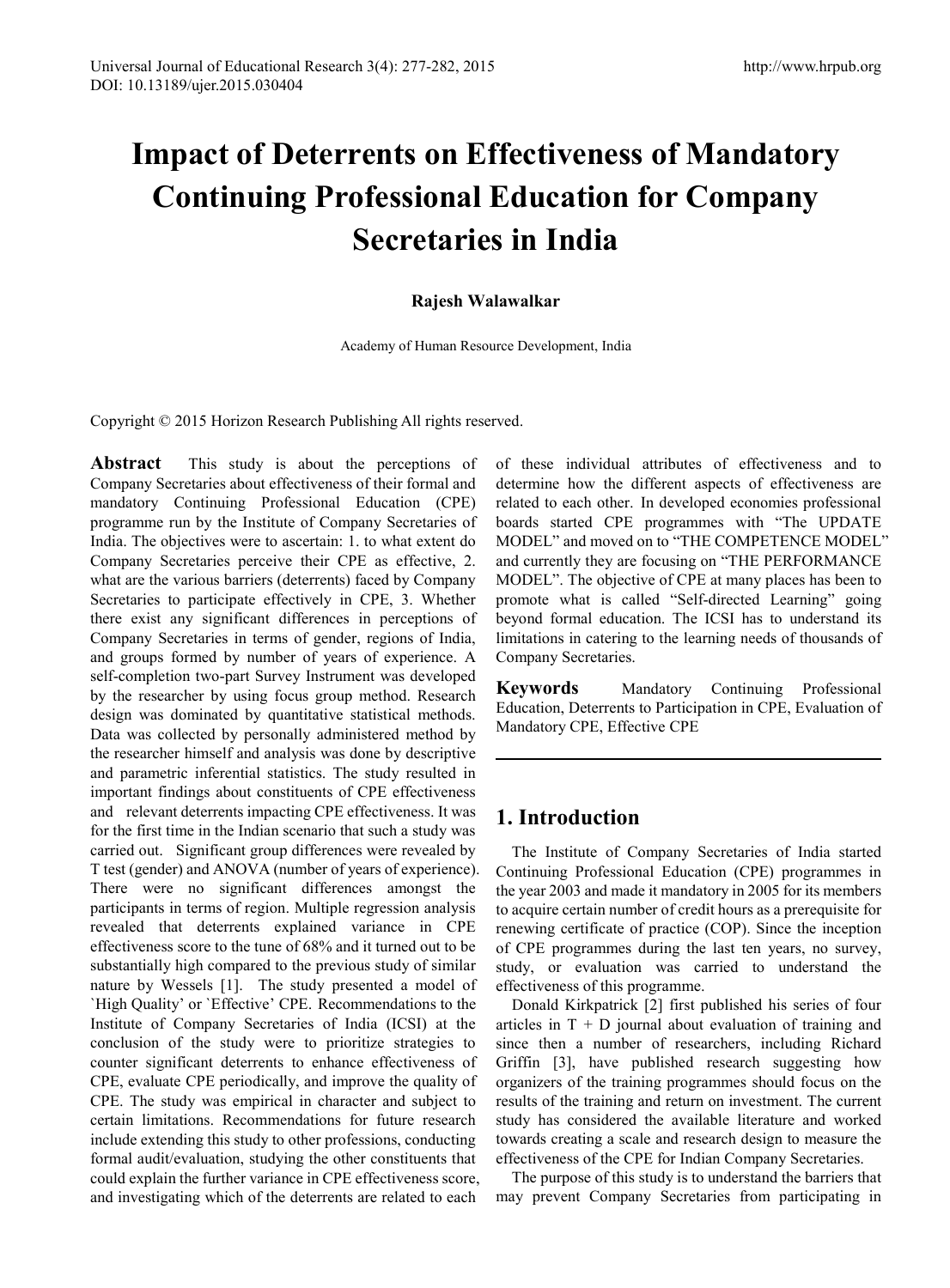Continuing Professional Education (CPE). The project also identifies certain factors that make CPE effective and the impact of barriers on effectiveness of mandatory CPE. It is also intended to find out if there exist any differences in perceptions of Company Secretaries about effectiveness of CPE in terms of gender, region and number of years of experience.

Except for Wessels [1], all previous studies about deterrents to participation were carried out in other countries of the world during the era of voluntary CPE. It would be interesting to see to what an extent same deterrents are applicable to mandatory CPE in the Indian context.

This research contributes to the existing literature on this topic in a number of ways. Company Secretary, which is a unique profession practiced in the United Kingdom and certain Commonwealth countries was surveyed nationwide for the first time. Secondly, it is the first evaluation of mandatory CPE in Indian context. Thirdly, the study provides a model for `High Quality' or `Effective CPE' and its components succinctly.

## **2. Literature Review**

There is enough research available about the debate on mandatory versus voluntary CPE and both the models (Mandatory and Voluntary) coexist at present. Irrespective of mandatory or voluntary nature of the CPE, currently the worldwide focus is and has to be on making CPE effective for its participants. It has been established beyond doubt that professionals do not merely attend continuing professional education programmes simply because it is made mandatory by their respective boards. There exists a need to find out what motivates them to attend and what barriers exist that prohibit them from participating in such programmes effectively.

#### **Deterrents to Participation in Continuing Professional Education**

Research literature on this topic has termed barriers to participation in continuing education as deterrents. Scanlan [4] defined deterrents to participation as "a reason or group of reasons contributing to an adult's decision not to engage in learning activities" (p. xi).

Pioneering work in this regard was done by Patricia Cross [5] and later expanded by Darkenwald and Merriam [6]. Cross in her landmark book "Adults as Learners" identifies three major categories of barriers to participation (deterrents): Situational deterrents, Institutional deterrents and Dispositional deterrents. Darkenwald and Merriam [6] added a fourth category called Informational deterrents.

**Situational deterrents**: These are constraints, according to Cross [4], that deal with factors in an individual's life circumstances at a given point in time. The most common of these are not having adequate time and money and having work and family constraints.

**Institutional deterrents**: These deterrents are those practices, procedures, and policies that place limits on opportunities for potential adult learners to participate. As explained by Cross [4], some of the deterrents identified in the literature till date include quality of CPE programmes, bureaucracy, location of programme, scheduling, relevance and ease of registration.

**Dispositional deterrents:** These are factors that hinder participation and represent internal barriers based on personal attitudes towards CPE. Cross [4] found that these deterrents relate to attitudes and self-perceptions about oneself as a learner.

**Informational deterrents**: Darkenwald and Merriam [6] identified these deterrents as barriers to participation relating to a lack of information about the available courses or a lack of information from which to judge the appropriateness of a CPE course.

The focus of this study is to understand the various elements that make CPE effective for the Company Secretaries and which are the deterrents faced by Company Secretaries in the Indian context that result in limiting the effectiveness of CPE. The vital research questions of the present study, therefore, are:

- To what an extent do Company Secretaries in India perceive Mandatory CPE to be effective for them?
- What are the different barriers as perceived by them that bring down the effectiveness of Mandatory CPE for Company Secretaries in India?
- Are there any differences in perceptions of Company Secretaries in terms of Gender, Number of years of Experience and regions (East, South, North and West) of India?

#### **3. Research Methodology**



**Figure 1.** Research Model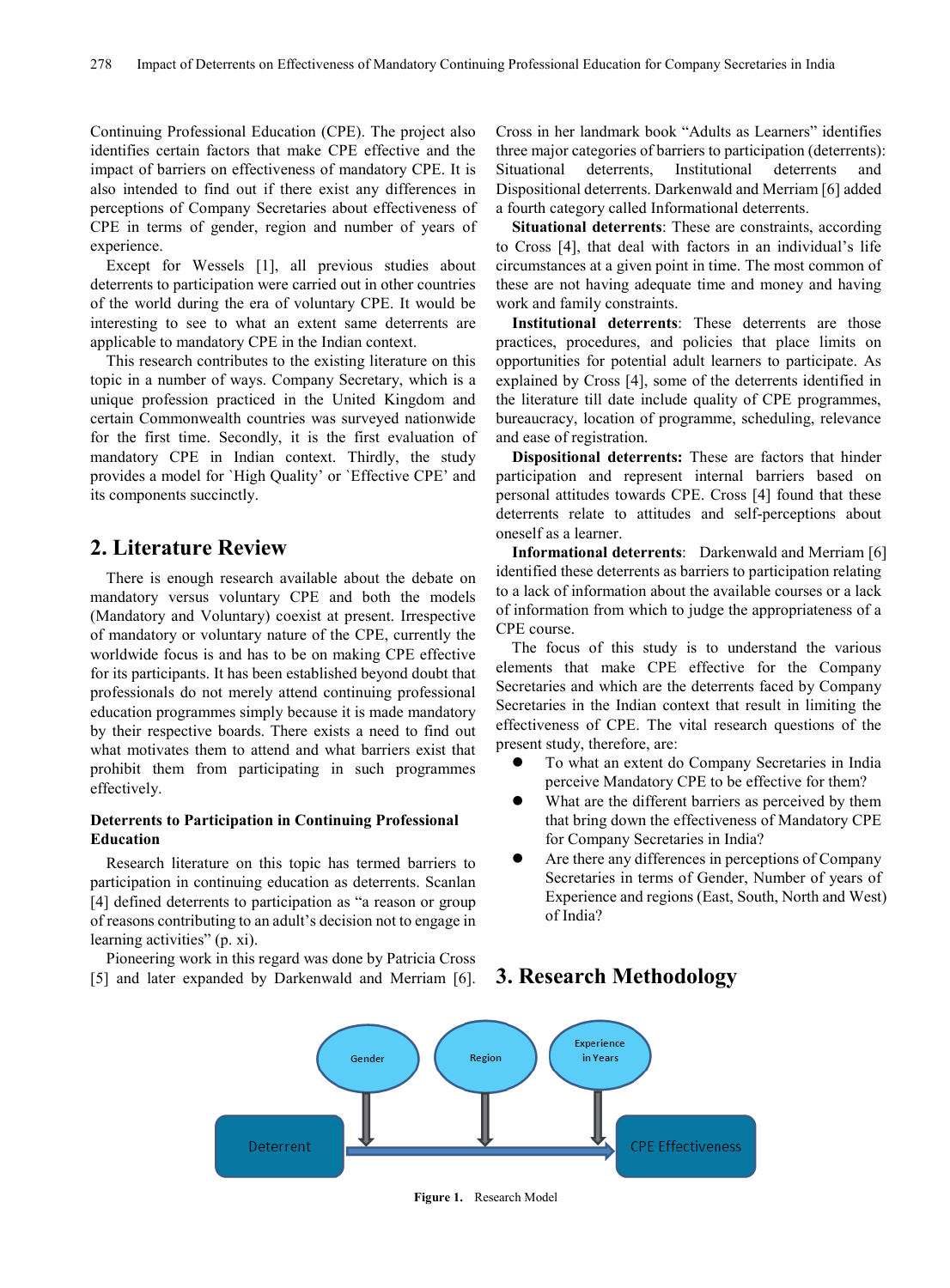As depicted in the above model, "deterrents" is the independent variable and "CPE Effectiveness" is the dependent variable. The objective is to find out to what an extent deterrents affect the effectiveness of CPE, and also to test whether gender differences, regional differences and number of years of experience have any impact on the effectiveness of CPE.

## **4. Development of Survey Instrument**

While preparing the Survey Instrument, out of the four categories of deterrents as established in the research literature and as mentioned above, the category of Informational Deterrents was not considered. This was done because this category is currently not applicable in the Indian context. This fact was also validated during the course of focus group discussions.

In order to develop the Survey instrument a three-step model was followed.

- The website of the ICSI and other sources available providing information about CPE of ICSI were studied,
- A detailed review of literature about various aspects of CPE and effectiveness of CPE as published in international publications including books and research papers was carried out,
- Focus group discussions (FGD) of Company Secretaries were carried out to understand their perceptions about effectiveness of CPE and different barriers faced which reduces their effective engagement in CPE.

Views of participants were recorded during the process of FGDs (two FGDs were carried out) and these views were used to construct the second part of the self-completion survey instrument to gather the perceptions of Company Secretaries about CPE. The first part consisted of demographic and other relevant aspects of CPE. A covering letter was drafted to communicate the purpose of this survey and request the professionals to participate in the same. Post these, steps were taken to establish content and face validity of the instrument and the instrument was shared with the

officials of the ICSI and their support was sought to carry the survey in all four regions of the country.

### **5. Research Data**

The total number of qualified Company Secretaries was 32,088 (thirty two thousand eighty eight) as per the Annual Report for the year 2012-2013 of the ICSI [7]. Personally administered method was chosen for the data collection, and the survey was carried between July 2013 and November 2013. The survey was done at the beginning or at the end of seminar, lecture or meeting, which was held as a part of ongoing CPE. Total 793 respondents consisted 176 from East Region, 201 from South Region, 208 from North Region and 208 from West Region of India.

#### **6. Research Findings**

Research findings of this study begin with the table of top 4 items of effectiveness of mandatory CPE which is followed by an analysis of the impact of deterrents on CPE effectiveness.

The following table shows the percent agreement or disagreement and means and standard deviations for each of the fourteen effectiveness items as well as for total CPE effectiveness score.

The top rated item in the above table is "Periodic evaluation would have added to the effectiveness of the program" with a mean value of 4.09 (SD 0.9141). It is noteworthy that the CPE programme in the current format was launched in the year 2003 and has already completed ten years. Till date, the Institute has not conducted any evaluation, nor has it made any attempt to understand views of the members undergoing CPE in any manner. An overwhelming number of 94.70 percentage participants are in favour of periodic evaluation and this finding suggests that the ICSI should address this issue immediately. In addition to evaluation, participants have highly rated items pertaining to benefits of networking, updates from the field, knowledge and improved image of the profession.

| Item<br>Number<br>as per the<br>scale | Effectiveness Item                                                                                | Percent-<br>Strongly agree<br>or Somewhat<br>agree or agree | Percent<br>-strongly<br>disagree or<br>disagree | Item<br>mean | <b>SD</b> | Scale<br>Rank |
|---------------------------------------|---------------------------------------------------------------------------------------------------|-------------------------------------------------------------|-------------------------------------------------|--------------|-----------|---------------|
| 29                                    | Periodic Evaluation would have added to the<br>effectiveness of the programme                     | 94.70                                                       | 5.30                                            | 4.09         | 0.9141    |               |
| 4                                     | CPE courses provided useful networking and<br>advocacy opportunities with fellow<br>professionals | 94.58                                                       | 5.42                                            | 3.85         | 0.8605    |               |
| 6                                     | CPE courses provided me excellent contacts<br>with experts                                        | 87.52                                                       | 12.48                                           | 3.63         | 1.0079    |               |
| $\mathfrak{D}$                        | CPE courses provided me a useful opportunity of<br>updating latest development in my field        | 87.52                                                       | 12.48                                           | 3.63         | 1.0499    |               |

**Table 1**. Descriptive statistics for CPE effectiveness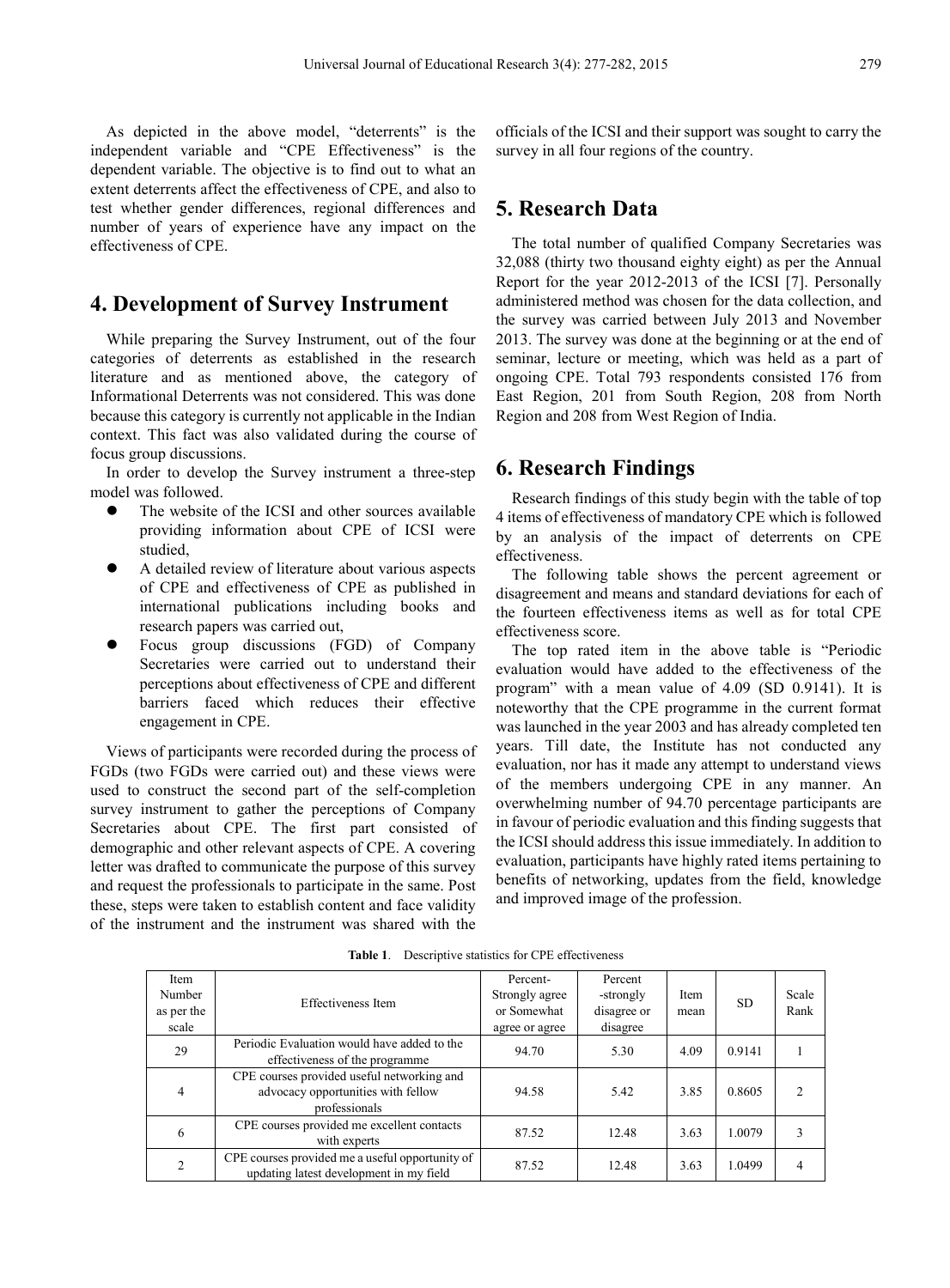| Item                                                                  | Deterrents                                                                                     | Beta     | $\boldsymbol{t}$ | $\boldsymbol{P}$ |
|-----------------------------------------------------------------------|------------------------------------------------------------------------------------------------|----------|------------------|------------------|
|                                                                       | Institutional deterrents                                                                       |          |                  |                  |
| 15                                                                    | There was a scope to reduce the required number of CPE hours                                   | $-0.047$ | $-3.10$          | 0.002            |
| 24 (Reverse coded)                                                    | CPE courses were very relevant to my practice/employment area                                  | $-0.174$ | $-10.01$         | < 0.001          |
| 26 (Reverse coded)                                                    | I found CPE courses of high quality                                                            | $-0.199$ | $-11.81$         | < 0.001          |
|                                                                       | Dispositional deterrents                                                                       |          |                  |                  |
| 1 (Reverse coded)                                                     | I did not get enough opportunities to update my knowledge other<br>than CPE courses            | $-0.053$ | $-4.27$          | < 0001           |
| 7                                                                     | CPE courses were not meant for networking/advocacy                                             | $-0.029$ | $-2.66$          | 0.008            |
| 9                                                                     | I was unable to apply learning from CPE courses to solve my on the<br>job problems             | $-0.008$ | $-0.52$          | 0.6051           |
| 12                                                                    | I did not like class room lectures                                                             | $-0.012$ | $-0.92$          | 0.3587           |
| 14                                                                    | If the CPE courses were not mandatory I would have taken fewer<br>CPE courses                  | $-0.008$ | $-0.53$          | 0.5929           |
| 16                                                                    | As I gained more experience I find less utility of CPE courses                                 | $-0.005$ | $-0.34$          | 0.7319           |
| 10                                                                    | Mandatory CPE did not necessarily result in learning                                           | $-0.036$ | $-2.49$          | 0.0128           |
| 11 (Reverse coded)                                                    | In the absence of mandatory CPE I might not have made efforts<br>towards updating my knowledge | $-0.024$ | $-2.00$          | 0.0463           |
| 13                                                                    | Mandatory CPE was more useful only during the early years of<br>practice/employment            | 0.008    | 0.55             | 0.5794           |
| 27                                                                    | I attended CPE courses only to fulfil my credit hours' requirement                             | $-0.063$ | $-4.05$          | < 0.001          |
|                                                                       | Situational deterrents                                                                         |          |                  |                  |
| 8                                                                     | CPE courses left less time for my family and friends                                           | $-0.006$ | $-0.42$          | 0.6779           |
| 28<br>The demands of my practice/job left little time for CPE courses |                                                                                                | $-0.023$ | $-1.53$          | 0.1262           |

**Table 2.** Multiple regression analysis of deterrent items on CPE Effectiveness

#### **Impact of Deterrents to Participation on CPE Effectiveness**

Multiple regression analysis of deterrent items on CPE effectiveness as per Table-2 showed impact of each of the deterrents on CPE effectiveness. Analysis was conducted using the fifteen deterrents items on the survey as independent variables and CPE Effectiveness score as the dependent variable. Each of the fifteen survey items was scored by the participants with a 5 for `strongly agree', 4 for `agree', 3 for `somewhat agree', 2 for `disagree' and 1 for `strongly disagree'. Item number 1, 11, 24 and 26 were reverse scored (so that 5 became `strongly disagree' and 1 became `strongly agree').

The model showed that the interaction of the fifteen deterrents explained 68% of the variance in the CPE effectiveness score ( $R2 = 06853$ ;  $R2$ adj = 0.6793). Items related to opportunities to update knowledge other than CPE, scope to reduce stipulated number of CPE hours, relevance to practice/employment, mandatory attendance, and not having high quality were significantly impacting CPE effectiveness.

## **7. Discussion**

This study resulted in identifying what makes CPE

effective for Company Secretaries and which are the factors that bring down the effectiveness, called as deterrents. Deterrents pertaining to item number 1 and 11 are linked to each other and the responses by survey participants have two important implications.

- 1. Majority of Company Secretaries (over seventy percent) feel they are capable of taking care of their own learning or they have what is called `Self-Directed Learning' orientation. Also, they perceive that there are adequate opportunities for them to update their knowledge and they were not dependent upon mandatory CPE for the same.
- 2. Mandatory CPE has scope to find out exactly what professionals are seeking that ICSI could include in lectures, seminars, and various professional development programmes to make professionals attitude more favourable towards mandatory CPE.

Sixty seven percent participants were of the opinion that CPE was not of high quality (Table 2, item 26). What are the elements of High Quality or Effective CPE? Based on the extensive review of literature, personal discussion with some of the professionals, and reflections on this subject matter, this researcher has arrived at the following model shown in figure 2.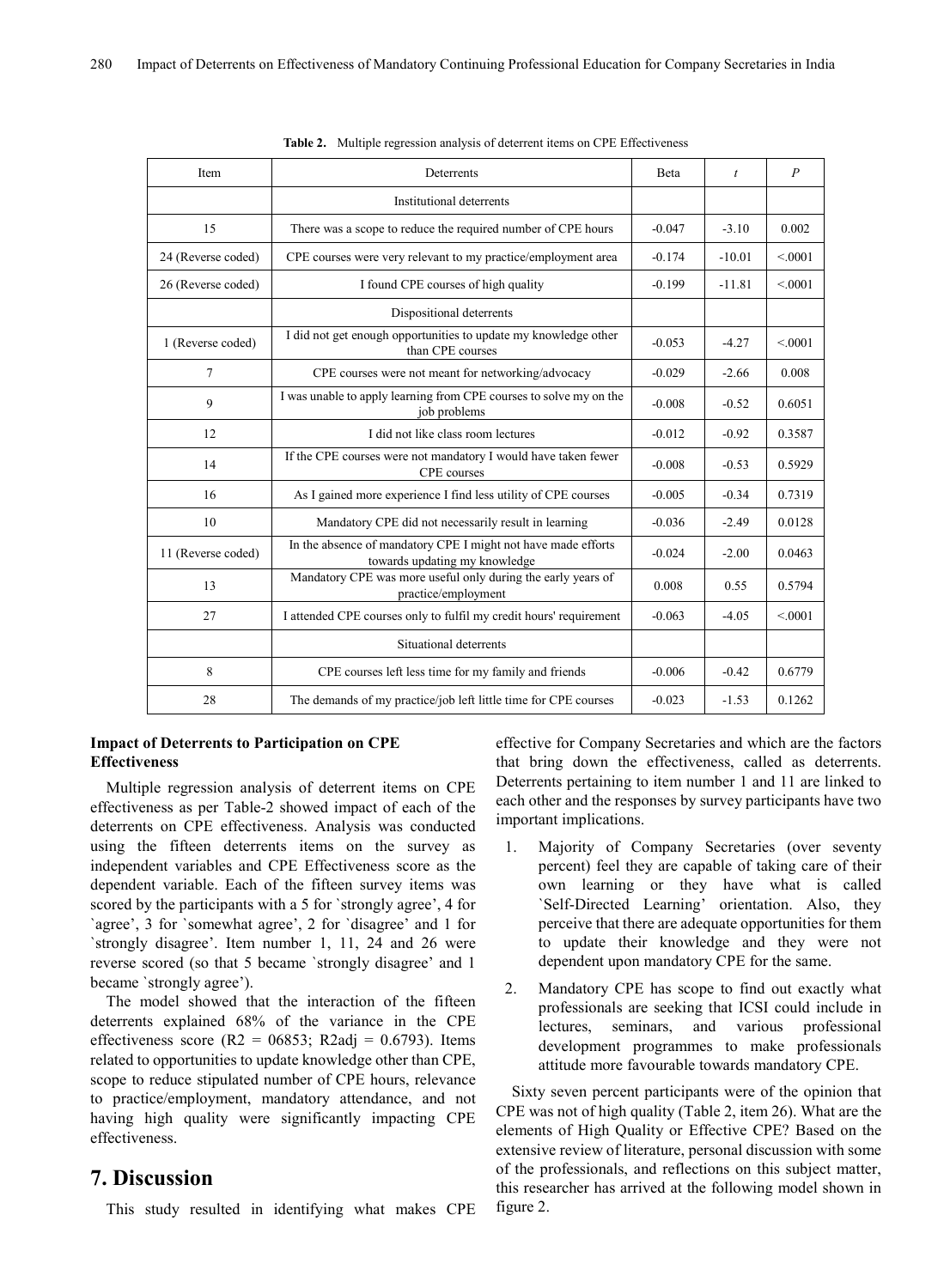

**Figure 2.** Effective CPE

- 1. **Interactive and engaging content** that covers topics that is timely and relevant.
- 2. Such topics should have basis in the "**need assessments**" conducted from time to time.
- 3. **Expert instructors**, with years of deep experience in the profession, who can translate concepts into insights that participants can apply wherever required.
- 4. Effective learning methods inclusive of, but not restricted to, class room lectures, and **appropriate usage of technology** going beyond standard power point slides, have to be employed.
- 5. Efficient as well as effective learning that gives participants the most **educational value** for their time and other resources.
- 6. **Excellent service and support**, before, during and after the course to make sure that the participants are completely satisfied and that they have the critical information they may need to further their career.
- 7. **Periodic evaluation** of the CPE should lead to continuing improvement in features and quality of the programmes.

This researcher is of the opinion that while following the above mentioned model, organizers of CPE could enhance the effectiveness of CPE and reduce the impact of deterrents significantly.

# **8. Limitations and Scope for Future Research**

The study was empirical in character and subject to certain limitations. The researcher concentrated only on the profession of Company Secretaries. By replicating this study for other similar professions, a greater understanding may be gained. This study resulted in an evaluation of CPE for Company Secretaries in the tenth year from its inception, in a limited sense. This resulted in assessment long after some of the events.

The chosen set of fifteen deterrents explained variance to the tune of 68% in the CPE effectiveness score. Efforts are required on the part of future researchers to understand what are the other constituents that could explain the further variance in CPE effectiveness score.

In the present study, effectiveness was measured using a scale consisting of fourteen different attributes. Additional research is recommended to investigate which of the deterrents are related to each of these individual attributes of effectiveness and to determine how the different aspects of effectiveness are related to each other.

# **9. Conclusions and Recommendations for Further Action**

The first part of the Survey Instrument carried a section for participants' suggestions for enhancing/ improving CPE. Out of 793 participants, 115 participants made good use of this space and offered a good number of suggestions to counter some of the deterrents and enhance effectiveness of CPE. Many of the suggestions validated inferences of the study.

This exploratory study is the first in India examining the relative importance of deterrents to participation in settings in which participation is mandatory. In this study of deterrents to participation and their impact on reducing CPE effectiveness, we have come to know what is applicable in this country. Some of the deterrents from the previous studies (when CPE was voluntary) still have significant impact even as CPE was being made mandatory. As steps will be taken to counter the identified deterrents, we are likely to face new sets of deterrents. Hence, such studies have to be conducted on ongoing basis with the gap of a certain period. The implications are not just restricted to CPE of Company Secretaries. They could be extended to other professions where CPE is mandatory. This study could have an important contribution towards theory of evaluation as well.

The study shows the exact areas wherein the ICSI could focus to improve upon the effectiveness of CPE and bring down the impact of the deterrents on effectiveness of CPE. Based on the distinct findings ICSI could decide the priority for policy measures to be taken in time to come. Periodic evaluation, enhancing the quality of CPE, reducing the stress on classroom lectures, introduction of technology for conducting CPE and moving on from `UPDATE' model of CPE to `COMPETENCE' and eventually to `PERFORMANCE' model of CPE as propounded by Nowlen [8], should be the immediate focus areas for the ICSI.

#### **This research leads to following suggestions to different stakeholders**

Finding about CPE effectiveness and items where the scoring is low should result in creating agenda for ICSI educators so that CPE effectiveness enhances in time to